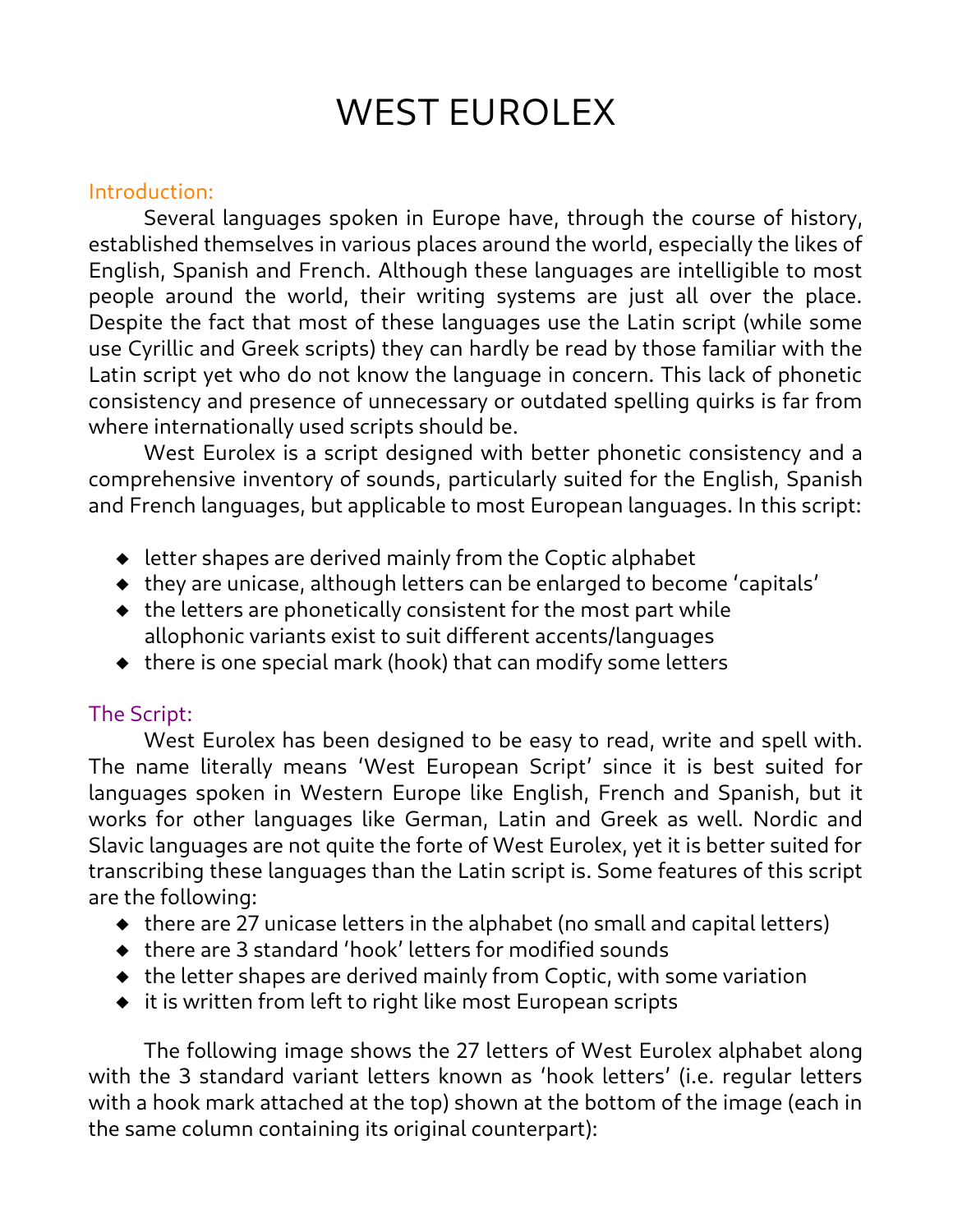

The following image shows the same letters in their cursive forms. The numbers placed above these letters are representative of their numerical values on the lines of old Greek numbers and Gematria. Each letter in the first row has its respective numerical values as indicated above each of them. The second row has those same respective values times ten, and the third, the same times a hundred (e.g. ' $\lambda' = 1$ , 'N' = 50, '<sub>1</sub>' = 900 and say, ' $x_0 \lambda' = 674$ ).

## in Cursive style:

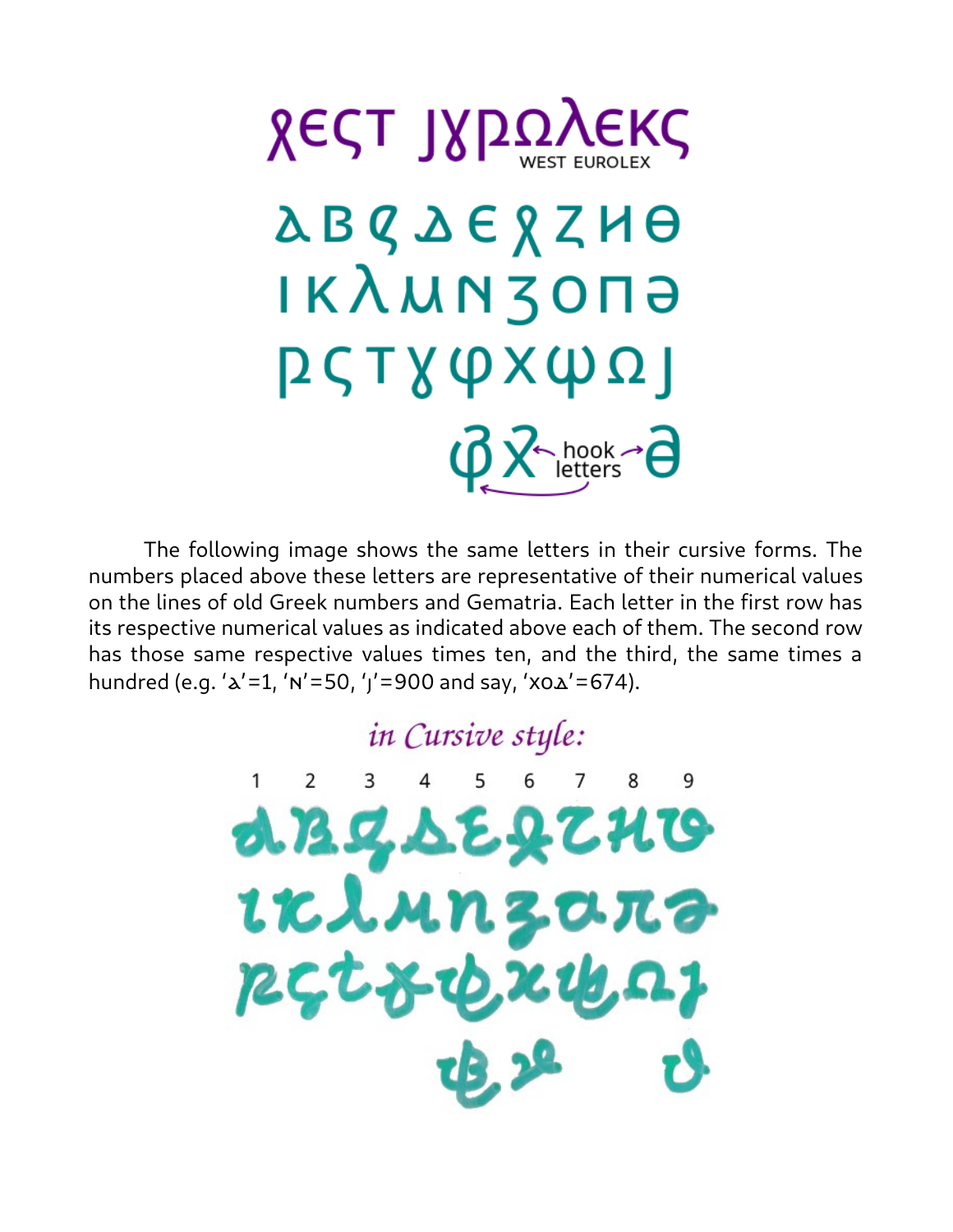Hook letters are no different from their non-hooked counterparts (even for their numerical values) except for a variation in their sound. For dictionary order, each hook letter comes immediately after its non-hooked counterpart, like in the image below, which shows the general phonetic values of these 27+3 letters: (English equivalents are marked with orange letters, French ones with magenta, and Spanish, with red. Black text is used for context.)



In general, spelling rules are not strict in West Eurolex since the aim is to encode one's pronunciation as faithfully as possible, yet there are some points to be noted about this liberal approach to spelling.

The phonetic values of each letter provided here, while legitimate, offer a bit of room for allophonic variants to suit different languages. For example, the last letter in the  $4<sup>th</sup>$  row here sounds like the English 'r' in English but the Spanish 'r' in Spanish. The same holds for 'z' in English and Spanish. Note that the French 'r' is represented by the  $2^{nd}$  letter of the last row instead.

Some letters are used for slightly different sounds when they appear in different languages, for example, the first letter of the  $2<sup>nd</sup>$  row is used for the [w] sound in English but [y] sound in French. In fact, the letter 'N' can be used for all nasal sounds other than [m], as well as for nasalising preceding vowel sounds.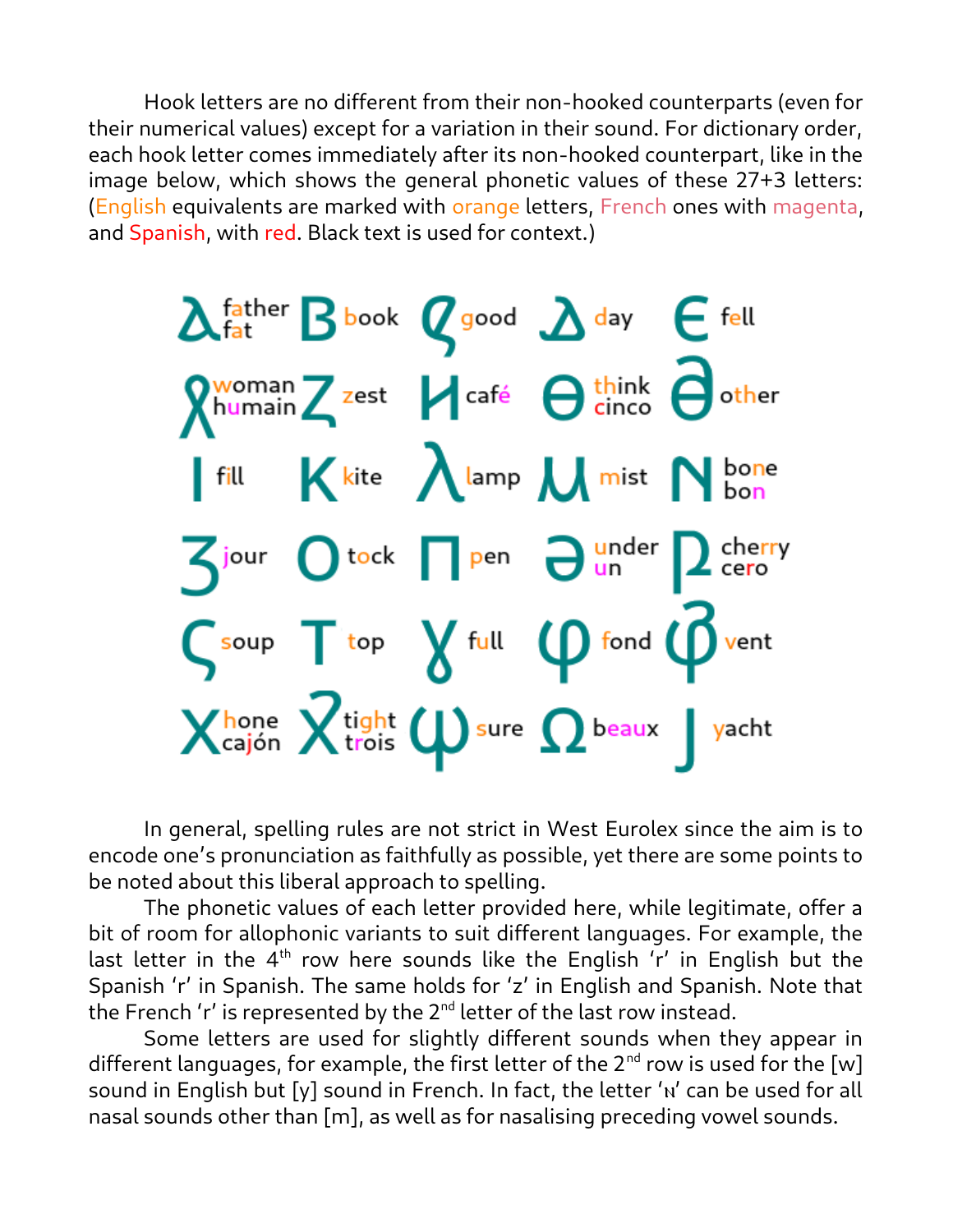In Spanish, the use of vowels is slightly different: Whereas 'ǝ', '∈' and 'o' are used for unstressed vowels, ' $\lambda'$ , 'H' and ' $\Omega'$  are used for their stressed or long counterparts respectively. The ' $\zeta'$  letter can be pronounced as either [s] or [h] when at the end of words, accordingly to the preferred dialect of Spanish.

Apart from the sounds that individual letters can produce, diphthongs are also used to generate sounds related to their constituent letters but different from them. The following are the diphthongs used in West Eurolex for English, Spanish and French, and other diphthongs can be used to suit languages other than these 3:



To demonstrate the use of West Eurolex and the most optimal use of its letters and diphthongs. Some sample texts have been offered here. These are the 'Article 1 of the Universal Declaration of Human Rights' as represented in English, French and Spanish. These have been provided in block text as well as cursive handwriting.

It is important to note that the spelling used in the text given here is not the only legitimate form. It can be spelled with slight variation to suit different accents if the need be, but this is the most optimal spelling across accents of the respective languages, in my opinion. Also, no capitalization has been used here since the script is unicase albeit one can be permitted to use 'capitalization' (i.e. enlarging the letter vertically to reach both the ascender height and the descender level, placing hooks above the ascender height) to emphasize words.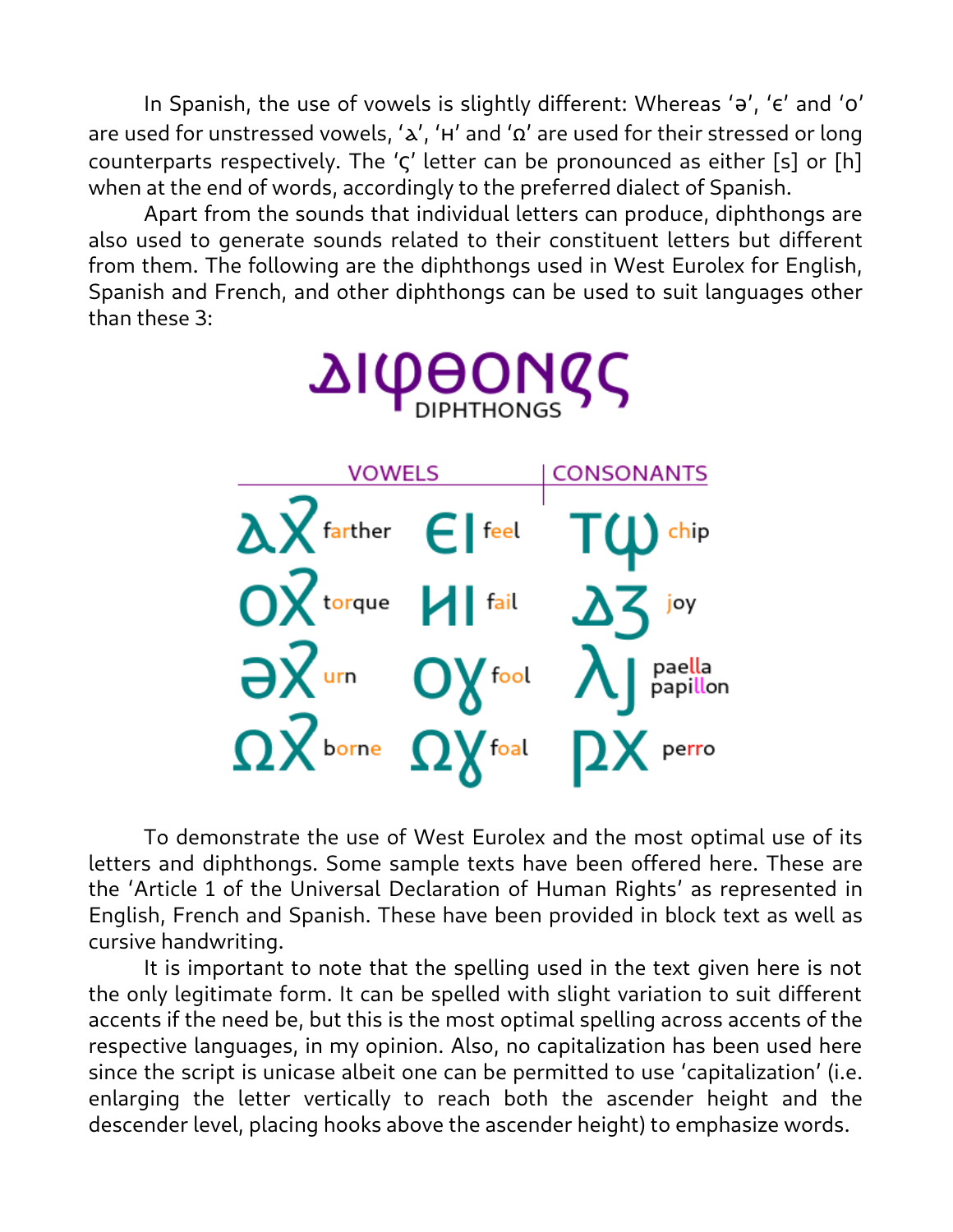Sample Text in Block Letters:



Ολ ΧΙΧΜΘΝ ΒΕΙΝΕΣ ΔΧ ΒΟΧΝ ΦΡΕΙ ΘΝΔ ΕΙΚΧΘλ ΙΝ ΔΙΚΝΙΤΙΙ ΘΝΔ ΣΔΙΧΤς. ΘΗΙ ΔΧ εΝΔΑχΑ χιθ ρειζεν ενα κονφισης Хөөөлө лөр хахөдөт тяа ауф алө ім ә спіріт әф врәдәХххд.

**FRANCAIS** 

тох лиг єтха з диєм месам лівхаг ΗΙ ΗΣΩ ΔΝ ΔΙΝΙΙΤΗ ΗΙ ΔΝ ΔΧΎΔ. ΙΘ ΣΟΝ δοχη σε χεζον μι σε κονφιανς μι ΔΥΔΦΟΝΤ Δ3ΙΩ λΗΖ ΟΝ ΔΝΦΕΧ λΗΖ ΩΤΧ ΔΑΝΖ ΘΝ ΕΣΠΧΙ ΔΘ ΦΧΑΤΕΡΝΙΤΗ.

ESPAÑOL

ΤΩΔΟς λος ζΗΡΕς ΧΜΔΝΟς ΝΔΘΕΝ λιвреς и ιςχαλες εη ΔιςηιΔΔΔ ΙΙ ΔΕΡΗΤΨΟς ΙΙ, ΔΟΤΑΔΟς ΚΩΜΟ ΕζΤΑΝ ΔΕ ΓΑΖΩΝ ΙΙ ΚΟΝΘΙΗΝΘΙΑ, ΔΗΒΕΝ κομπορταρςε φρατερηαλμηκτε λος χηος κοη λος ατρος.

The same is provided in cursive handwriting below, to demonstrate the most optimal and legitimate cursive shapes of each letter: